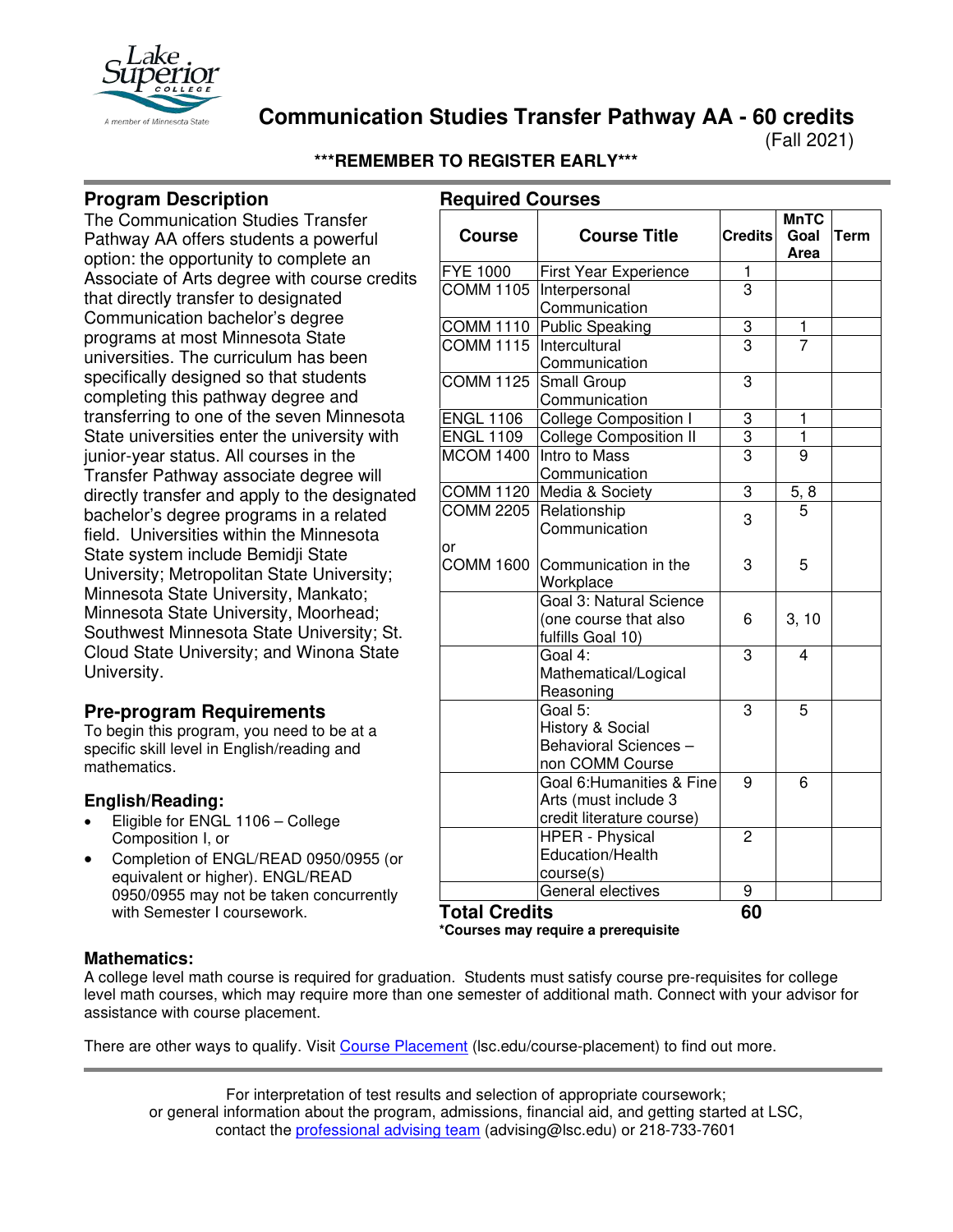

**Communication Studies Transfer Pathway AA - 60 credits**

(Fall 2021)

**\*\*\*REMEMBER TO REGISTER EARLY\*\*\***

## **Program Outcomes**

A student completing Lake Superior College's Minnesota State Communication Studies Transfer Pathway and transferring into a designated bachelor's program in communication at a Minnesota State university will have junior standing and may complete the bachelor's degree within an additional 60 credits. You will be able to transfer to the following designated majors at Minnesota State universities:

At Metropolitan State University:

Bachelor of Arts, Professional Communication

- Organizational Communication
- Public Relations Minimum program admission requirement: Completed CMST – Transfer Pathway AA with minimum GPA of 2.0

#### At Minnesota State, Mankato:

Bachelor of Science, Communication Studies Minimum program admission requirement: Completed CMST – Transfer Pathway AA with minimum GPA of 2.0

## At Minnesota State, Moorhead:

Bachelor of Arts, Communication Studies

- Career-Adaptive Communication
- Event Planning and Promotion
- Communication Training and Development
- Sales Communication
- Sports Communication

Minimum program admission requirement: Completed CMST – Transfer Pathway AA with minimum GPA of 2.0

## At Southwest State University:

Bachelor of Arts, Communication Studies

- General Communication Studies
- Public Relations

Minimum program admission requirement: Completed CMST – Transfer Pathway AA with minimum GPA of 2.0

## At St. Cloud State University:

Bachelor of Arts, Communication Studies

- Relational Communication
- Intercultural Communication
- Persuasion and Advocacy
- Leadership and Organizational Communication
- Comprehensive Emphasis

Bachelor of Science, Communication Studies Interdepartmental

Bachelor of Arts, Communication Studies Supplementary

Minimum program admission requirement: Completed CMST – Transfer Pathway AA with minimum GPA of 2.0